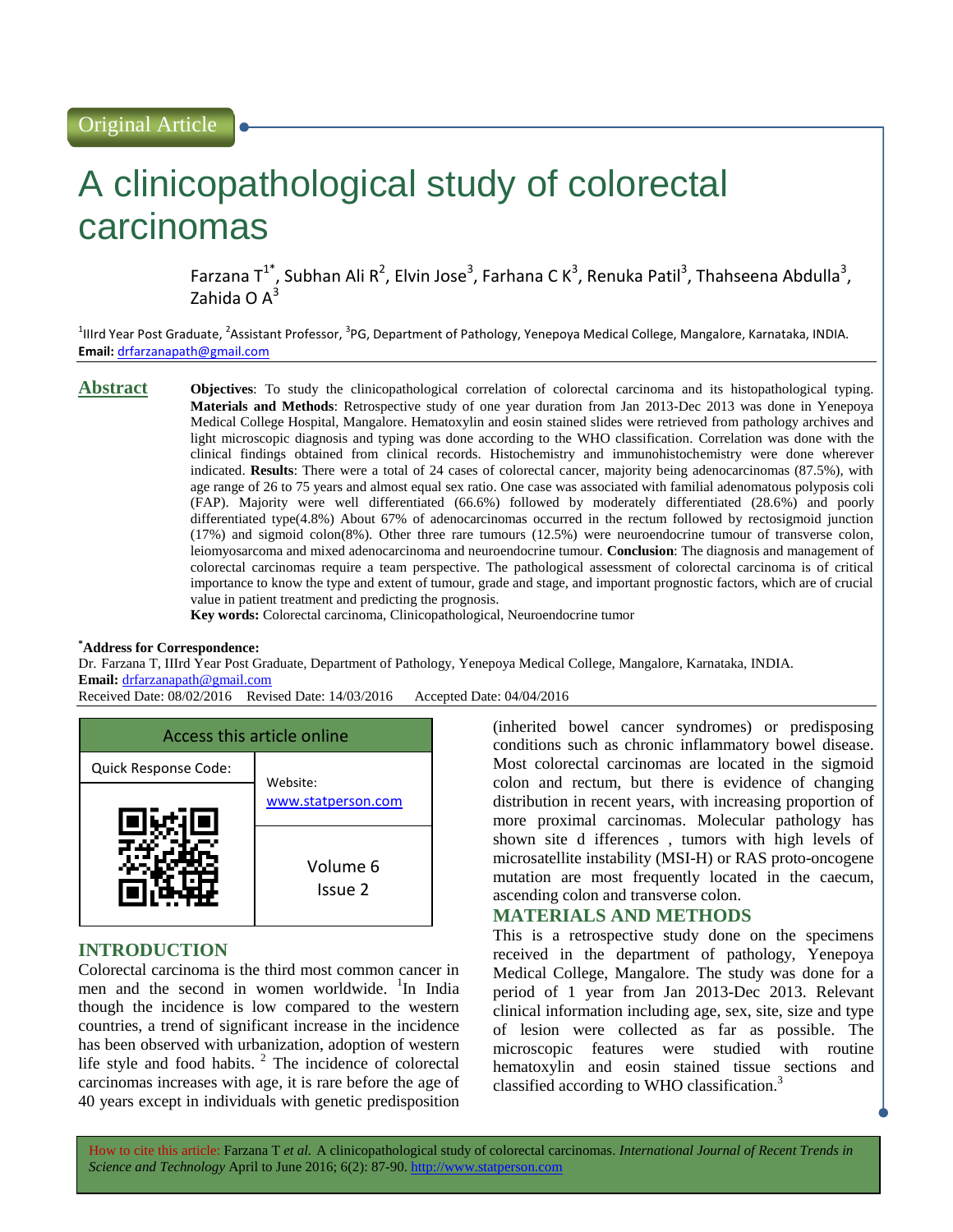Histochemical study for mucin was done with periodic acid shiffs stain (PAS) wherever necessary.

Immunohistochemistry was done for the rare tumors.

# **RESULTS**

There were total 24 cases of colorectal carcinomas, with 4 cases of biopsy specimens and 20 cases of resected specimens. Around 67% of colorectal carcinomas occurred in the rectum followed by other sites (Fig 1)



The age group ranged from 26-75 years with the mean age of occurrence of 50.5 years. There was a near equal incidence of colorectal carcinoma in both sexes. In our series most of the cases presented with abdominal pain, and this was the commonest clinical presentation (41%), followed by altered bowel habits like constipation or diarrhea (38%), blood in stools (17%) and one case which presented with abdominal mass(4%). On comparing the site and the clinical presentation, abdominal pain was the relatively common symptom at all sites and predominant symptom in right colon while most of the left colon and rectal cases presented with altered bowel habits and blood in stools. Tumor configuration was mostly related to the site of the tumor. In our series, out of the 20 cases of resected specimens, 12 cases were from rectum and most cases were ulceroproliferative. In rectosigmoid junction and sigmoid colon, most cases were ulcerative followed by exophytic growth and one with annular/ napkin ring like configuration. In right colon, the growth was exophytic. In our study 87.5% of the tumors were adenocarcinomas out of which majority were adenocarcinomas-NOS type accounting for 81%, followed by three cases of mucinous type (15%) and 1

**Figure 1:** Site distribution of colorectal carcinomas. **Figure 2:** Histopathological types of colorectal carcinomas

case of signet ring cell type ( 4%). The remaining 12.5% of tumors were constituted by three rare tumors (Fig 2). One was a neuroendocrine tumour of the transverse colon in a 62 year old male patient, others were leiomyosarcoma of the rectum in a 26 year old female and mixed adenocarcinoma and neuroendocrine tumour in a 56 year old female in the ascending colon. In the adenocarcinoma, well differentiated ones were predominating (66.6% of cases), followed by moderately differentiated and poorly differentiated (Table- 1)

**Table 1:** Grading of adenocarcinoma

| <b>Grades of</b><br><b>Adenocarcinoma</b> | <b>Number of cases</b> | Percentage |
|-------------------------------------------|------------------------|------------|
| Well differentiated                       | 14                     | 66.6       |
| Moderately differentiated                 | b                      | 28.6       |
| Poorly differentiated                     |                        | 4.8        |
| Total                                     | 21                     | 100        |

One case was associated with familial adenomatous polyposis coli (FAP), with adenocarcinoma in the rectosigmoid junction. The patient was a 34 year old female. (Fig 3)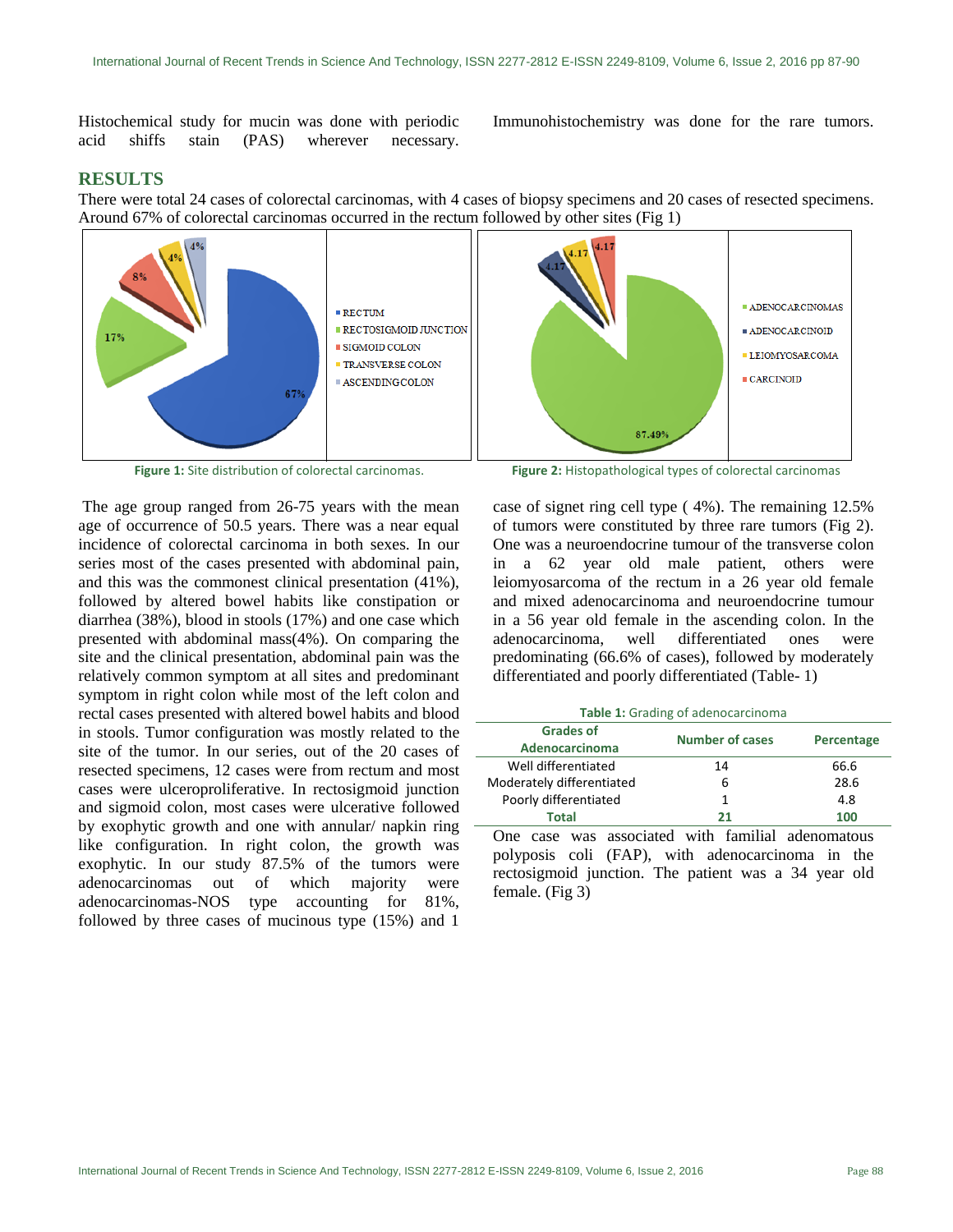

**Legend**

**Figure 3:** FAP associated with rectosigmoid adenocarcinoma; **Figure 4a:** Signet ring carcinoma Hand E 400X**; Figure 4b:** showing PAS positive signet ring cells 400X**; Figure 5:** Mucinous adenocarcinoma H and E 400X; **Figure 6:** showing spindle cells in Leiomyosarcoma H and E 400X; **Figure 7a:** Carcinoid of large bowel showing ribbon pattern Hand E 400X; **Figure 7b:** NSE showing diffuse cytoplasmic positivity in carcinoid colon 400X; **Figure 8a:** Showing glandular and organoid pattern of Adenocarcinoid H and E 400X; **Figure 8b:** NSE strongly positive for Adenocarcinoid 400X.

### **DISCUSSION**

The incidence of colorectal carcinoma increases with age, with near equal incidence in both sexes and most of them  $occurring$  in rectum and sigmoid  $colon<sup>4</sup>$ , but recently changing distribution of site with trend of proximal colon shift has been found especially in young adults.<sup>5</sup> Adenocarciomas are the commonest histological type of all carcinomas. In the present study of 24 cases, mean age group affected was 50.5 years which was comparable to the study done in 2007 by Aljebreen  $AM<sup>6</sup>$  on 113 cases with mean age of 55 years. The sex incidence in our study was almost equal in male and female which was comparable to the study done by Shen SS *et al* in 2008<sup>7</sup>

on 434 cases. Rectum with 48% cases was the most common site of malignancy followed by sigmoid colon and descending colon in the study done by Aljebreen AM, 2007<sup>6</sup> whereas study done by Shen SS *et al* got a low incidence, with 16% in rectum and 42% cases each in sigmoid and descending  $\text{colon}^7$ . Our study with 67% of cases in rectum followed by 17% cases in sigmoid colon (Fig 1)was in comparison to Aljebreen AM study. In study by Aljebreen AM, abdominal pain was the commonest symptom with 68% cases, followed by bleeding per rectum, weight loss, altered bowel habits.<sup>6</sup> In our study 41% cases had abdominal pain followed by altered bowel habits and bleeding per rectum. In the